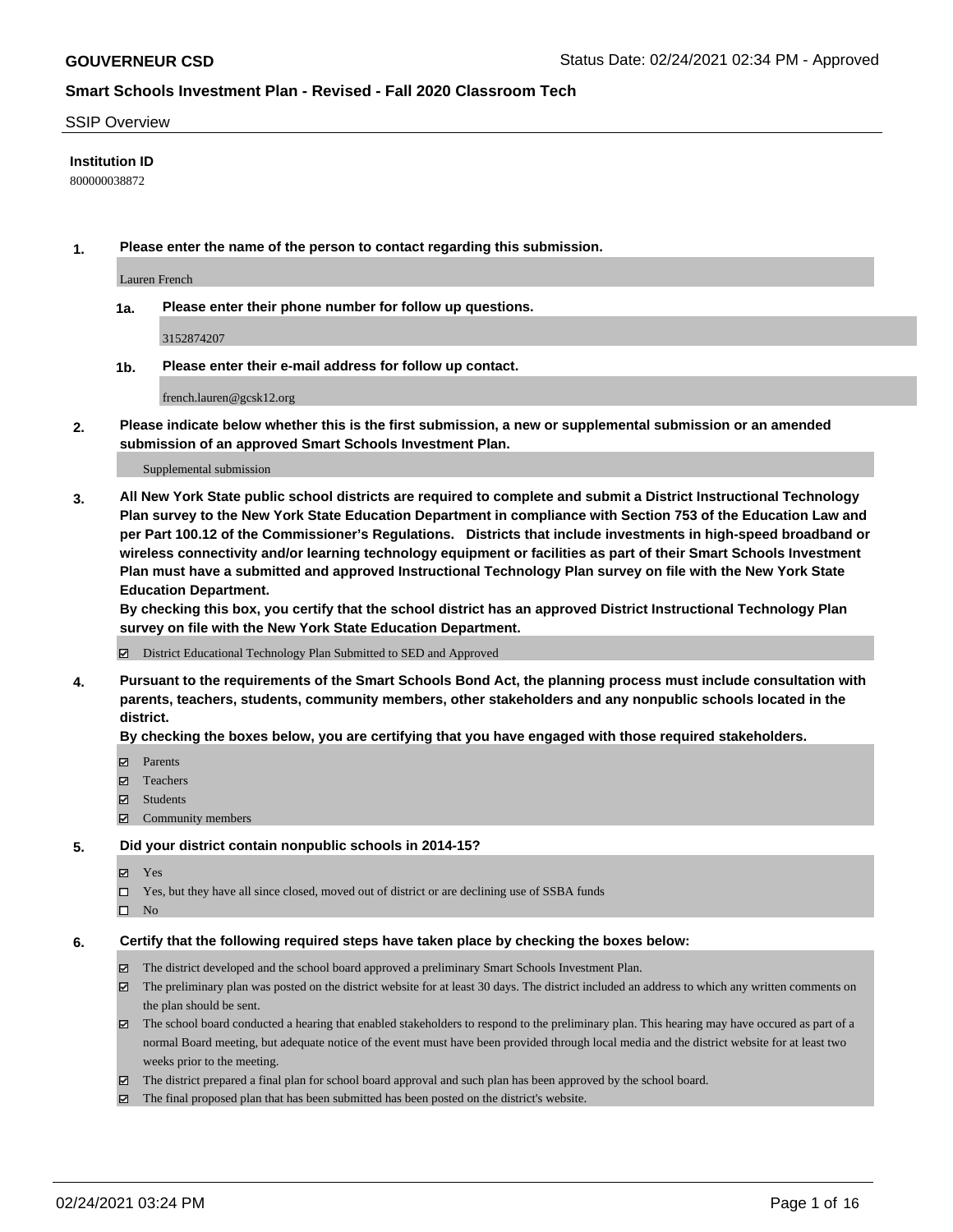SSIP Overview

**6a. Please upload the proposed Smart Schools Investment Plan (SSIP) that was posted on the district's website, along with any supporting materials. Note that this should be different than your recently submitted Educational Technology Survey. The Final SSIP, as approved by the School Board, should also be posted on the website and remain there during the course of the projects contained therein.**

SSBA-BoEpresentation20200420-v2.pptx

**6b. Enter the webpage address where the final Smart Schools Investment Plan is posted. The Plan should remain posted for the life of the included projects.**

http://www.gcsk12.org/file/smart-schools-ip-2.pdf

**7. Please enter an estimate of the total number of students and staff that will benefit from this Smart Schools Investment Plan based on the cumulative projects submitted to date.**

1,600

**8. An LEA/School District may partner with one or more other LEA/School Districts to form a consortium to pool Smart Schools Bond Act funds for a project that meets all other Smart School Bond Act requirements. Each school district participating in the consortium will need to file an approved Smart Schools Investment Plan for the project and submit a signed Memorandum of Understanding that sets forth the details of the consortium including the roles of each respective district.**

 $\Box$  The district plans to participate in a consortium to partner with other school district(s) to implement a Smart Schools project.

## **9. Please enter the name and 6-digit SED Code for each LEA/School District participating in the Consortium.**

| Partner LEA/District | <b>ISED BEDS Code</b> |
|----------------------|-----------------------|
| (No Response)        | (No Response)         |

## **10. Please upload a signed Memorandum of Understanding with all of the participating Consortium partners.**

(No Response)

**11. Your district's Smart Schools Bond Act Allocation is:**

\$2,291,848

## **12. Final 2014-15 BEDS Enrollment to calculate Nonpublic Sharing Requirement**

|            | Public Enrollment | Nonpublic Enrollment | <b>Total Enrollment</b> | I Nonpublic Percentage |
|------------|-------------------|----------------------|-------------------------|------------------------|
| Enrollment | .576              | 88                   | .664.00                 | 5.29                   |

**13. This table compares each category budget total, as entered in that category's page, to the total expenditures listed in the category's expenditure table. Any discrepancies between the two must be resolved before submission.**

|                                          | Sub-Allocations | <b>Expenditure Totals</b> | <b>Difference</b> |
|------------------------------------------|-----------------|---------------------------|-------------------|
| <b>School Connectivity</b>               | 0.00            | 0.00                      | 0.00              |
| Connectivity Projects for<br>Communities | 0.00            | 0.00                      | 0.00              |
| Classroom Technology                     | 331,200.00      | 331,200.00                | 0.00              |
| Pre-Kindergarten Classrooms              | 0.00            | 0.00                      | 0.00              |
| Replace Transportable<br>Classrooms      | 0.00            | 0.00                      | 0.00              |
| <b>High-Tech Security Features</b>       | 0.00            | 0.00                      | 0.00              |
| Nonpublic Loan                           | 3,686.06        | 3,686.06                  | $-0.00$           |
| Totals:                                  |                 |                           |                   |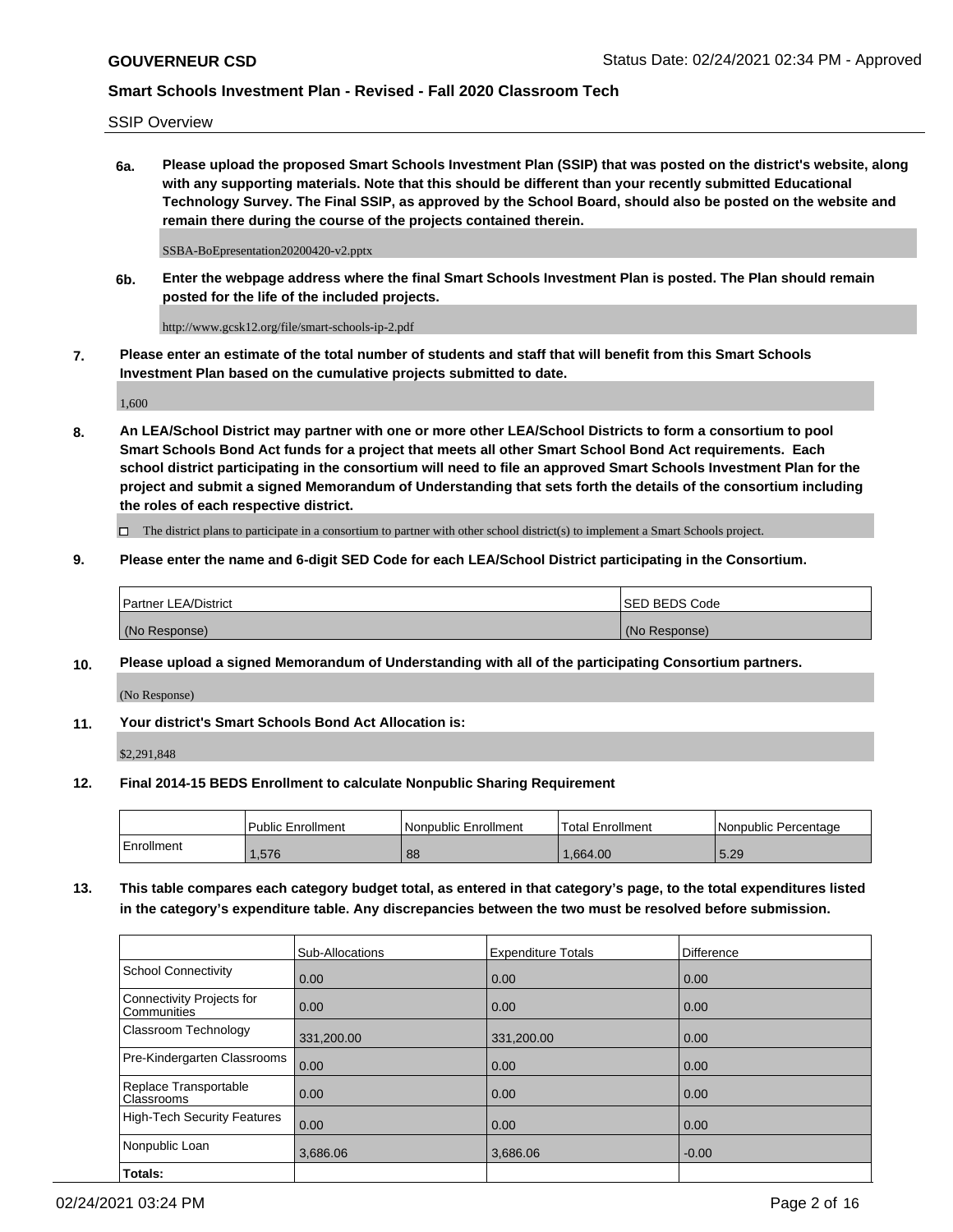SSIP Overview

| 334,886                | 334,886            |                   |
|------------------------|--------------------|-------------------|
| <b>Sub-Allocations</b> | Expenditure Totals | <b>Difference</b> |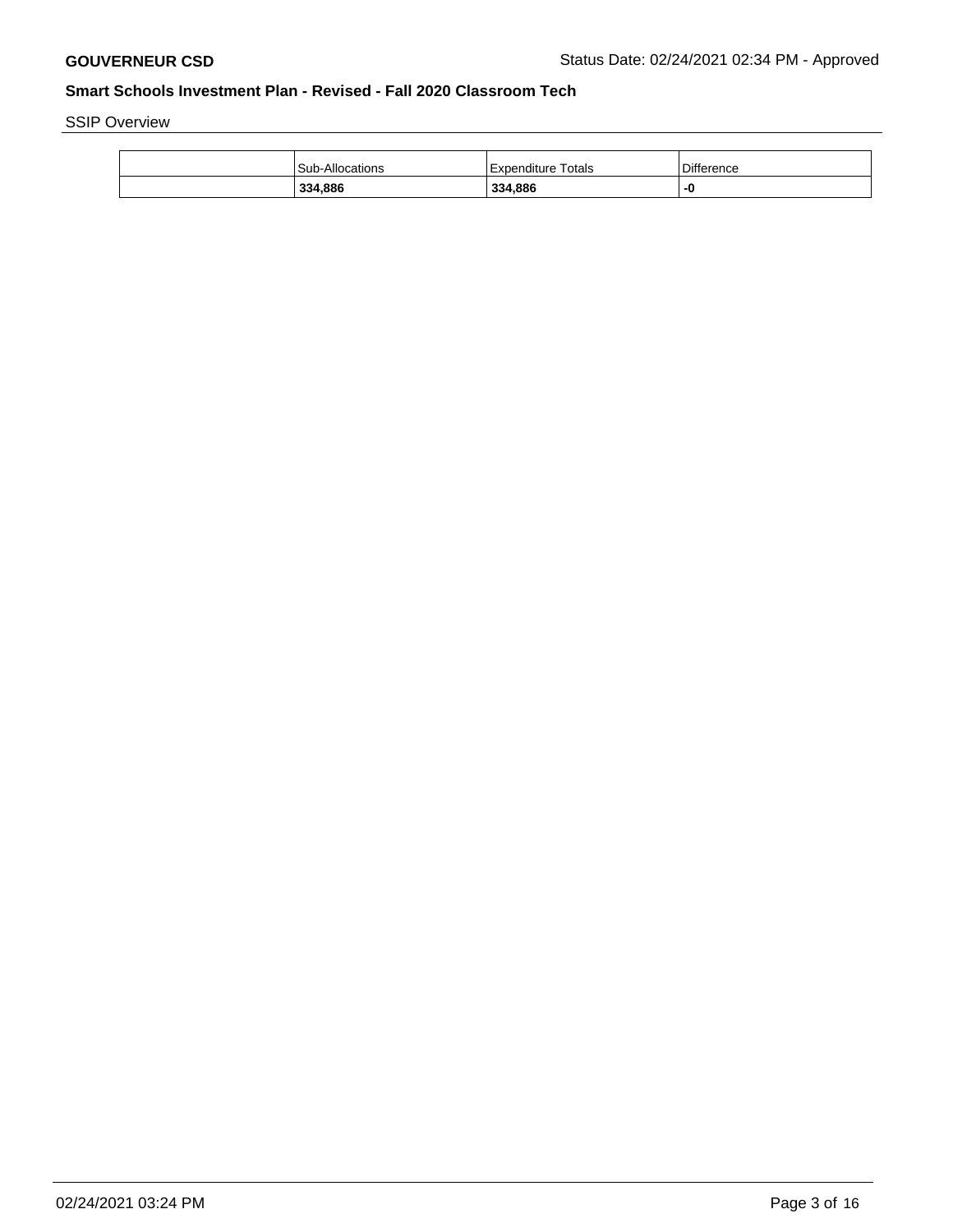School Connectivity

- **1. In order for students and faculty to receive the maximum benefit from the technology made available under the Smart Schools Bond Act, their school buildings must possess sufficient connectivity infrastructure to ensure that devices can be used during the school day. Smart Schools Investment Plans must demonstrate that:**
	- **• sufficient infrastructure that meets the Federal Communications Commission's 100 Mbps per 1,000 students standard currently exists in the buildings where new devices will be deployed, or**
	- **• is a planned use of a portion of Smart Schools Bond Act funds, or**
	- **• is under development through another funding source.**

**Smart Schools Bond Act funds used for technology infrastructure or classroom technology investments must increase the number of school buildings that meet or exceed the minimum speed standard of 100 Mbps per 1,000 students and staff within 12 months. This standard may be met on either a contracted 24/7 firm service or a "burstable" capability. If the standard is met under the burstable criteria, it must be:**

**1. Specifically codified in a service contract with a provider, and**

**2. Guaranteed to be available to all students and devices as needed, particularly during periods of high demand, such as computer-based testing (CBT) periods.**

**Please describe how your district already meets or is planning to meet this standard within 12 months of plan submission.**

(No Response)

**1a. If a district believes that it will be impossible to meet this standard within 12 months, it may apply for a waiver of this requirement, as described on the Smart Schools website. The waiver must be filed and approved by SED prior to submitting this survey.**

 $\Box$  By checking this box, you are certifying that the school district has an approved waiver of this requirement on file with the New York State Education Department.

**2. Connectivity Speed Calculator (Required). If the district currently meets the required speed, enter "Currently Met" in the last box: Expected Date When Required Speed Will be Met.**

|                  | l Number of     | Required Speed | Current Speed in | Expected Speed | Expected Date                        |
|------------------|-----------------|----------------|------------------|----------------|--------------------------------------|
|                  | <b>Students</b> | In Mbps        | <b>Mbps</b>      | to be Attained | When Required                        |
|                  |                 |                |                  |                | Within 12 Months 1Speed Will be Met1 |
| Calculated Speed | (No Response)   | 0.00           | (No Response)    | (No Response)  | l (No Response)                      |

**3. Describe how you intend to use Smart Schools Bond Act funds for high-speed broadband and/or wireless connectivity projects in school buildings.**

(No Response)

**4. Describe the linkage between the district's District Instructional Technology Plan and how the proposed projects will improve teaching and learning. (There should be a link between your response to this question and your responses to Question 1 in Section IV - NYSED Initiatives Alignment: "Explain how the district use of instructional technology will serve as a part of a comprehensive and sustained effort to support rigorous academic standards attainment and performance improvement for students."** 

**Your answer should also align with your answers to the questions in Section II - Strategic Technology Planning and the associated Action Steps in Section III - Action Plan.)**

(No Response)

**5. If the district wishes to have students and staff access the Internet from wireless devices within the school building, or in close proximity to it, it must first ensure that it has a robust Wi-Fi network in place that has sufficient bandwidth to meet user demand.**

**Please describe how you have quantified this demand and how you plan to meet this demand.**

(No Response)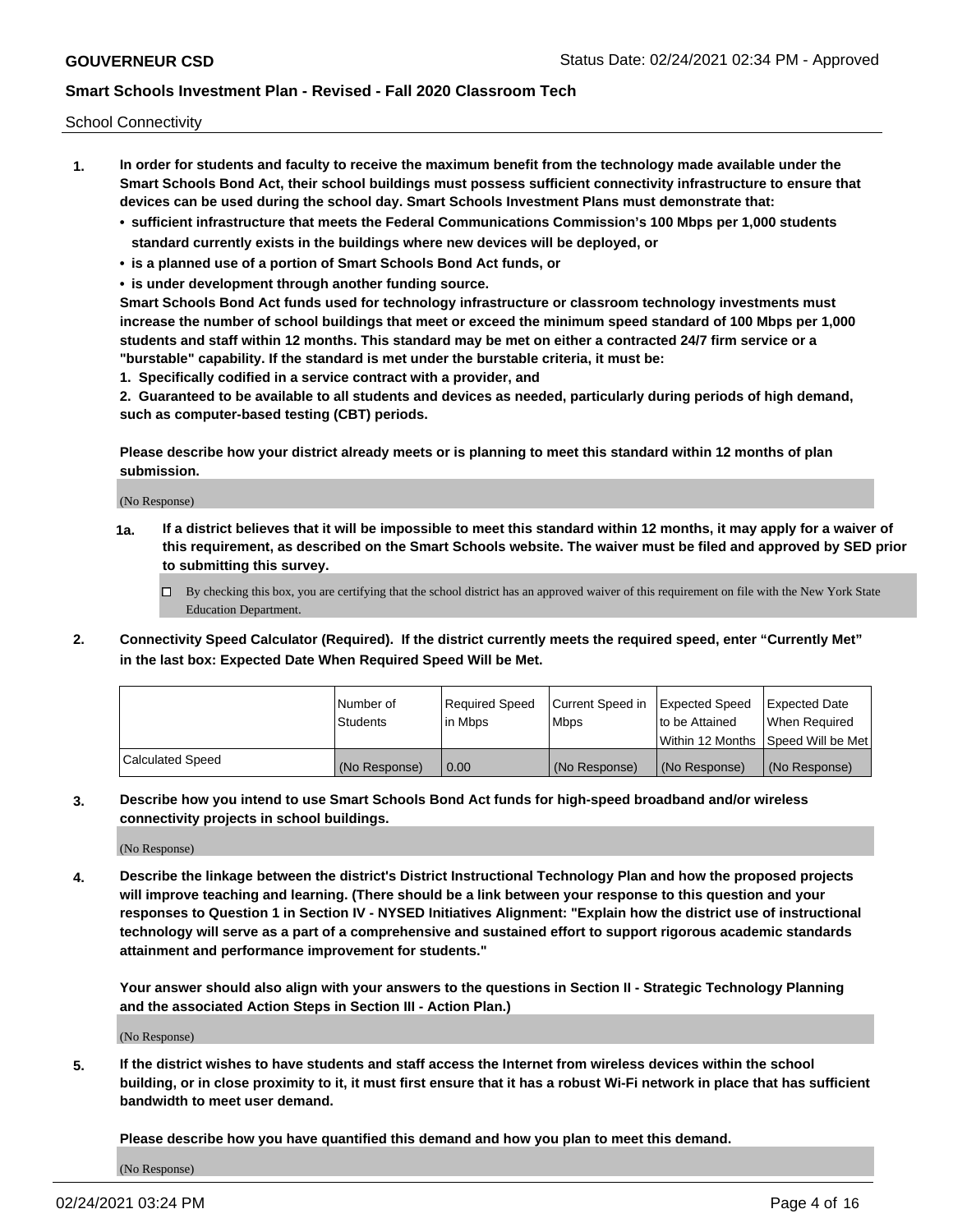School Connectivity

**6. Smart Schools plans with any expenditures in the School Connectivity category require a project number from the Office of Facilities Planning. Districts must submit an SSBA LOI and receive project numbers prior to submitting the SSIP. As indicated on the LOI, some projects may be eligible for a streamlined review and will not require a building permit.**

**Please indicate on a separate row each project number given to you by the Office of Facilities Planning.**

| Project Number |  |
|----------------|--|
| (No Response)  |  |

**7. Certain high-tech security and connectivity infrastructure projects may be eligible for an expedited review process as determined by the Office of Facilities Planning.**

## **Was your project deemed eligible for streamlined review?**

(No Response)

### **8. Include the name and license number of the architect or engineer of record.**

| Name          | License Number |
|---------------|----------------|
| (No Response) | (No Response)  |

### **9. Public Expenditures – Loanable (Counts toward the nonpublic loan calculation)**

| Select the allowable expenditure type.<br>Repeat to add another item under each type. | <b>PUBLIC</b> Items to be<br>l Purchased | Quantity           | Cost Per Item    | <b>Total Cost</b> |
|---------------------------------------------------------------------------------------|------------------------------------------|--------------------|------------------|-------------------|
| (No Response)                                                                         | (No Response)                            | l (No<br>Response) | (No<br>Response) | $\overline{0.00}$ |
|                                                                                       |                                          | 0                  | 0.00             |                   |

## **10. Public Expenditures – Non-Loanable (Does not count toward nonpublic loan calculation)**

| Select the allowable expenditure<br>type.<br>Repeat to add another item under<br>each type. | <b>PUBLIC</b> Items to be purchased | Quantity      | Cost per Item | <b>Total Cost</b> |
|---------------------------------------------------------------------------------------------|-------------------------------------|---------------|---------------|-------------------|
| (No Response)                                                                               | (No Response)                       | (No Response) | (No Response) | 0.00              |
|                                                                                             |                                     |               | 0.00          |                   |

#### **11. Final 2014-15 BEDS Enrollment to calculate Nonpublic Sharing Requirement (no changes allowed.)**

|            | Public Enrollment | l Nonpublic Enrollment | <b>Total Enrollment</b> | Nonpublic Percentage |
|------------|-------------------|------------------------|-------------------------|----------------------|
| Enrollment | .576              | 88                     | .664.00                 | 5.29                 |

#### **12. Total Public Budget - Loanable (Counts toward the nonpublic loan calculation)**

|                                               | Public Allocations | <b>Estimated Nonpublic Loan</b><br>Amount | Estimated Total Sub-Allocations |
|-----------------------------------------------|--------------------|-------------------------------------------|---------------------------------|
| Network/Access Costs                          | (No Response)      | 0.00                                      | 0.00                            |
| School Internal Connections and<br>Components | (No Response)      | 0.00                                      | 0.00                            |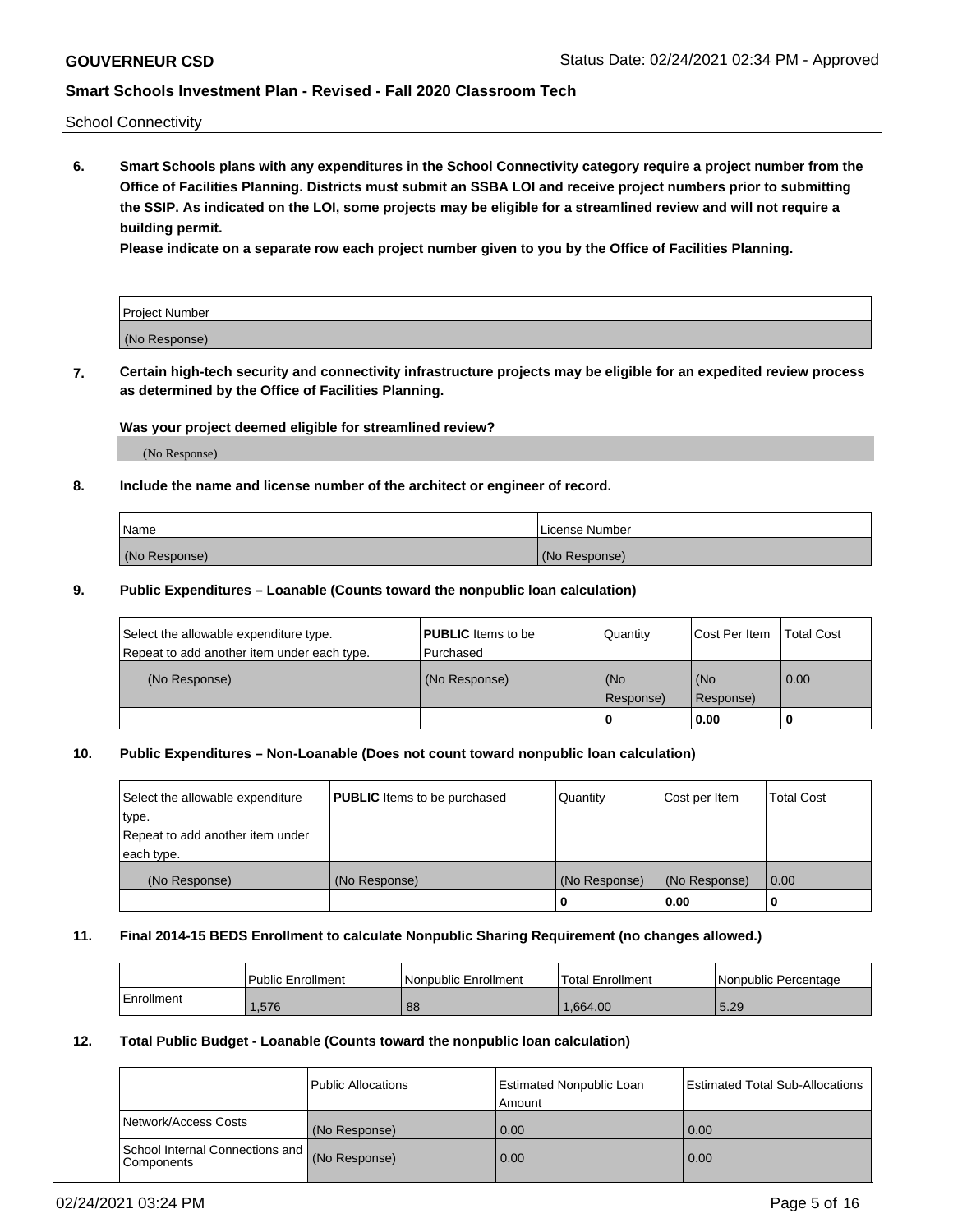School Connectivity

|         | Public Allocations | <b>Estimated Nonpublic Loan</b><br>l Amount | <b>Estimated Total Sub-Allocations</b> |
|---------|--------------------|---------------------------------------------|----------------------------------------|
| l Other | (No Response)      | 0.00                                        | 0.00                                   |
| Totals: | 0.00               | 0                                           |                                        |

# **13. Total Public Budget – Non-Loanable (Does not count toward the nonpublic loan calculation)**

| Sub-<br>Allocation |
|--------------------|
| (No Response)      |
| (No Response)      |
| (No Response)      |
| (No Response)      |
| (No Response)      |
| (No Response)      |
| (No Response)      |
| 0.00               |
|                    |

# **14. School Connectivity Totals**

|                          | Total Sub-Allocations |
|--------------------------|-----------------------|
| Total Loanable Items     | 0.00                  |
| Total Non-Ioanable Items | 0.00                  |
| Totals:                  |                       |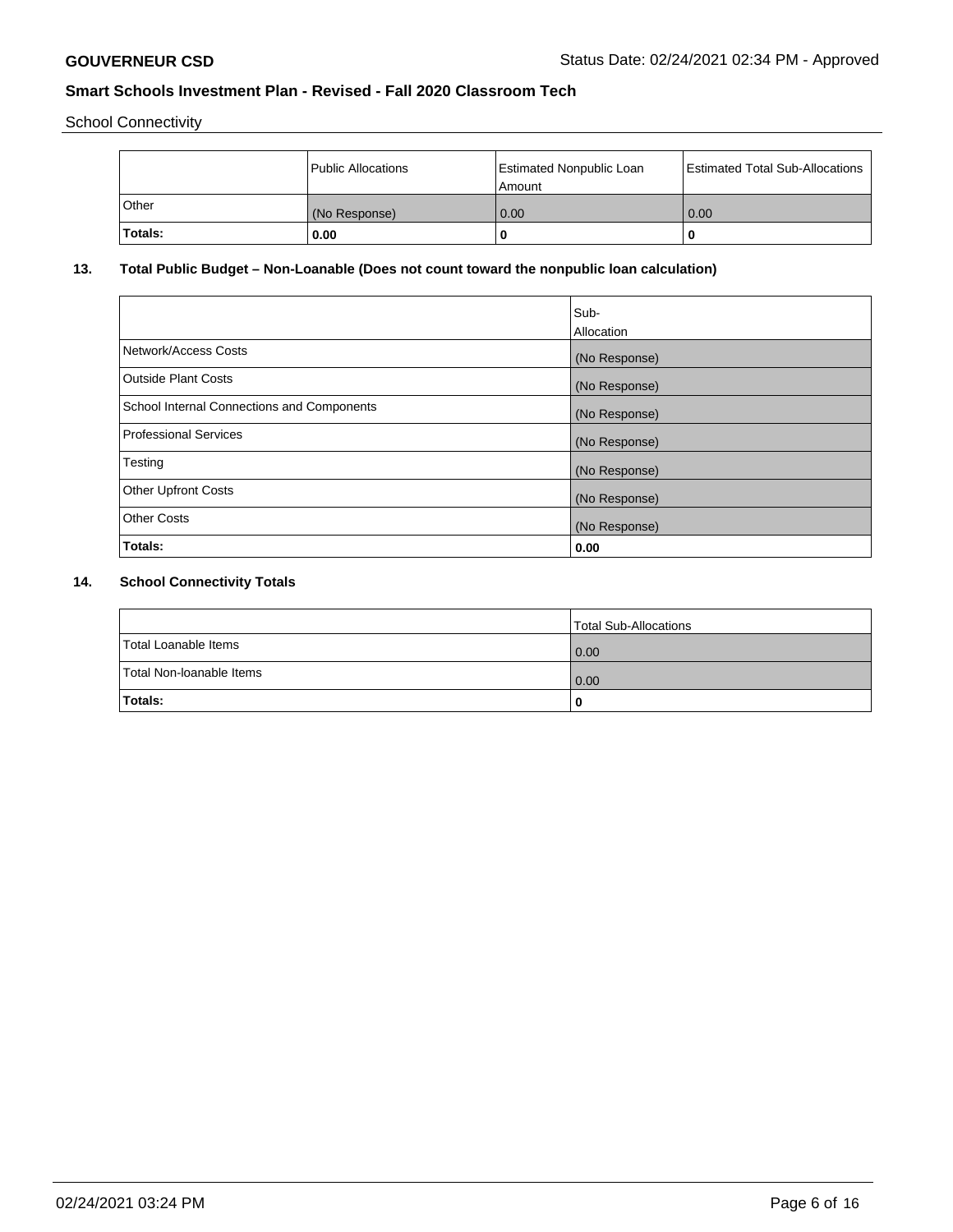Community Connectivity (Broadband and Wireless)

**1. Describe how you intend to use Smart Schools Bond Act funds for high-speed broadband and/or wireless connectivity projects in the community.**

(No Response)

**2. Please describe how the proposed project(s) will promote student achievement and increase student and/or staff access to the Internet in a manner that enhances student learning and/or instruction outside of the school day and/or school building.**

(No Response)

**3. Community connectivity projects must comply with all the necessary local building codes and regulations (building and related permits are not required prior to plan submission).**

 $\Box$  I certify that we will comply with all the necessary local building codes and regulations.

**4. Please describe the physical location of the proposed investment.**

(No Response)

**5. Please provide the initial list of partners participating in the Community Connectivity Broadband Project, along with their Federal Tax Identification (Employer Identification) number.**

| <b>Project Partners</b> | l Federal ID # |
|-------------------------|----------------|
| (No Response)           | (No Response)  |

**6. Please detail the type, quantity, per unit cost and total cost of the eligible items under each sub-category.**

| Select the allowable expenditure | Item to be purchased | Quantity      | Cost per Item | <b>Total Cost</b> |
|----------------------------------|----------------------|---------------|---------------|-------------------|
| type.                            |                      |               |               |                   |
| Repeat to add another item under |                      |               |               |                   |
| each type.                       |                      |               |               |                   |
| (No Response)                    | (No Response)        | (No Response) | (No Response) | 0.00              |
|                                  |                      | U             | 0.00          |                   |

**7. If you are submitting an allocation for Community Connectivity, complete this table.**

**Note that the calculated Total at the bottom of the table must equal the Total allocation for this category that you entered in the SSIP Overview overall budget.**

|                                    | Sub-Allocation |
|------------------------------------|----------------|
| Network/Access Costs               | (No Response)  |
| Outside Plant Costs                | (No Response)  |
| <b>Tower Costs</b>                 | (No Response)  |
| <b>Customer Premises Equipment</b> | (No Response)  |
| <b>Professional Services</b>       | (No Response)  |
| Testing                            | (No Response)  |
| <b>Other Upfront Costs</b>         | (No Response)  |
| <b>Other Costs</b>                 | (No Response)  |
| Totals:                            | 0.00           |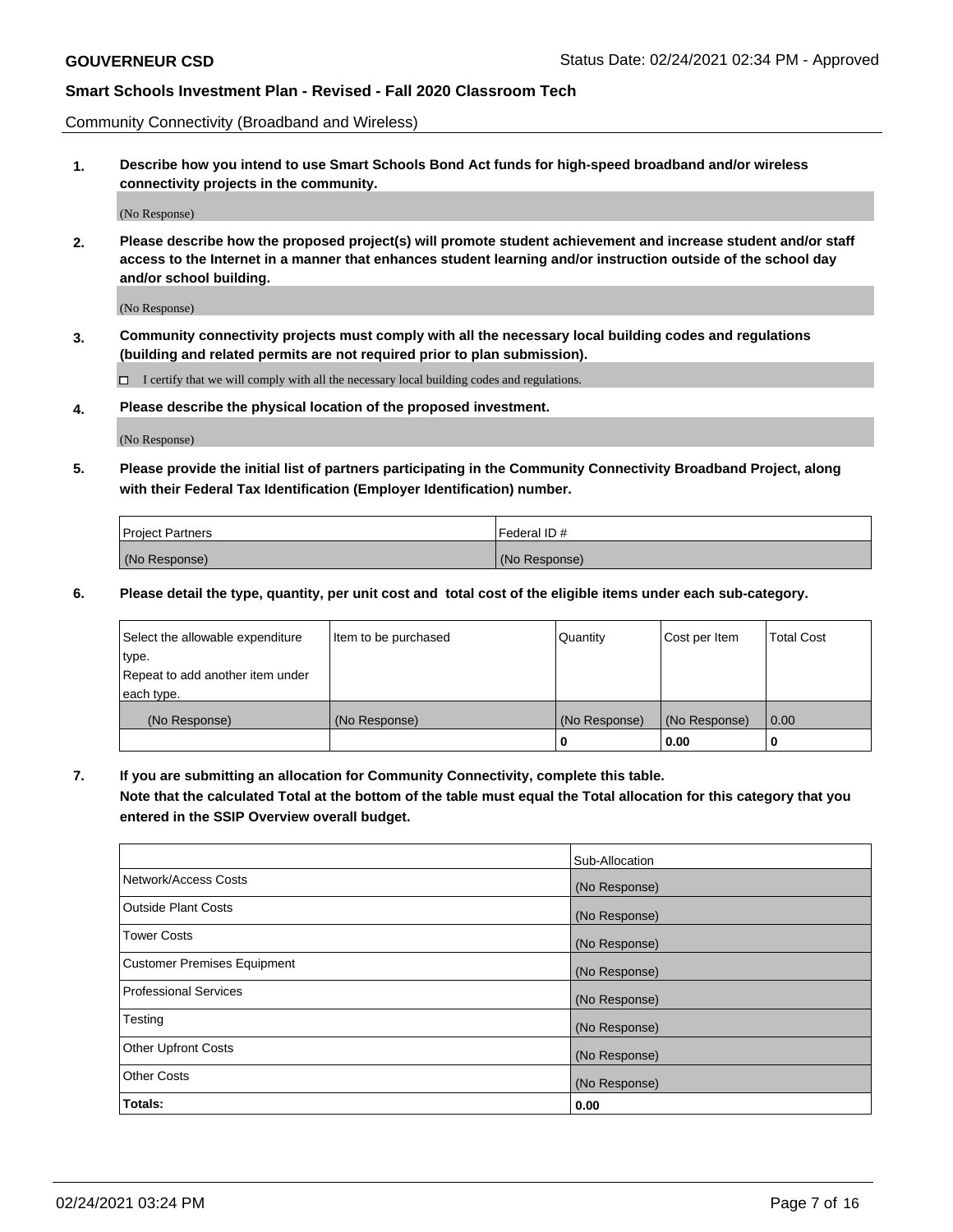### Classroom Learning Technology

**1. In order for students and faculty to receive the maximum benefit from the technology made available under the Smart Schools Bond Act, their school buildings must possess sufficient connectivity infrastructure to ensure that devices can be used during the school day. Smart Schools Investment Plans must demonstrate that sufficient infrastructure that meets the Federal Communications Commission's 100 Mbps per 1,000 students standard currently exists in the buildings where new devices will be deployed, or is a planned use of a portion of Smart Schools Bond Act funds, or is under development through another funding source. Smart Schools Bond Act funds used for technology infrastructure or classroom technology investments must increase the number of school buildings that meet or exceed the minimum speed standard of 100 Mbps per 1,000 students and staff within 12 months. This standard may be met on either a contracted 24/7 firm service or a "burstable" capability. If the standard is met under the burstable criteria, it must be: 1. Specifically codified in a service contract with a provider, and**

**2. Guaranteed to be available to all students and devices as needed, particularly during periods of high demand, such as computer-based testing (CBT) periods.**

**Please describe how your district already meets or is planning to meet this standard within 12 months of plan submission.**

- 1. The GCSD currently exceeds the 100Mbps per 1000 students requirement. District subscribes to broadband services through St. Lawrence BOCES and Northeast Regional Information Center,
- **1a. If a district believes that it will be impossible to meet this standard within 12 months, it may apply for a waiver of this requirement, as described on the Smart Schools website. The waiver must be filed and approved by SED prior to submitting this survey.**
	- By checking this box, you are certifying that the school district has an approved waiver of this requirement on file with the New York State Education Department.
- **2. Connectivity Speed Calculator (Required). If the district currently meets the required speed, enter "Currently Met" in the last box: Expected Date When Required Speed Will be Met.**

|                  | l Number of<br>Students | Required Speed<br>l in Mbps | Current Speed in<br>l Mbps | <b>Expected Speed</b><br>to be Attained | Expected Date<br>When Required<br> Within 12 Months  Speed Will be Met |
|------------------|-------------------------|-----------------------------|----------------------------|-----------------------------------------|------------------------------------------------------------------------|
| Calculated Speed | 1.510                   | 151.00                      | 200Mbps                    | 200Mbps                                 | <b>Currently Met</b>                                                   |

**3. If the district wishes to have students and staff access the Internet from wireless devices within the school building, or in close proximity to it, it must first ensure that it has a robust Wi-Fi network in place that has sufficient bandwidth to meet user demand.**

**Please describe how you have quantified this demand and how you plan to meet this demand.**

Each classroom has a Wireless Access Point capable of supporting 25-30 concurrently connected devices without issue. Larger venues such as Gymnasiums and Auditorium have High-Capacity Wireless Access Points, capable of 100-125 concurrent concurrently connected devices without issue

**4. All New York State public school districts are required to complete and submit an Instructional Technology Plan survey to the New York State Education Department in compliance with Section 753 of the Education Law and per Part 100.12 of the Commissioner's Regulations.**

**Districts that include educational technology purchases as part of their Smart Schools Investment Plan must have a submitted and approved Instructional Technology Plan survey on file with the New York State Education Department.**

By checking this box, you are certifying that the school district has an approved Instructional Technology Plan survey on file with the New York State Education Department.

**5. Describe the devices you intend to purchase and their compatibility with existing or planned platforms or systems. Specifically address the adequacy of each facility's electrical, HVAC and other infrastructure necessary to install and support the operation of the planned technology.**

Classrooms' interactive whiteboards with mounted projectors are to be upgraded/replaced with either wirelessly castable televisions or Interactive Touch LCD Panels. Electrical and environmental requirements will be the same or less than current configurations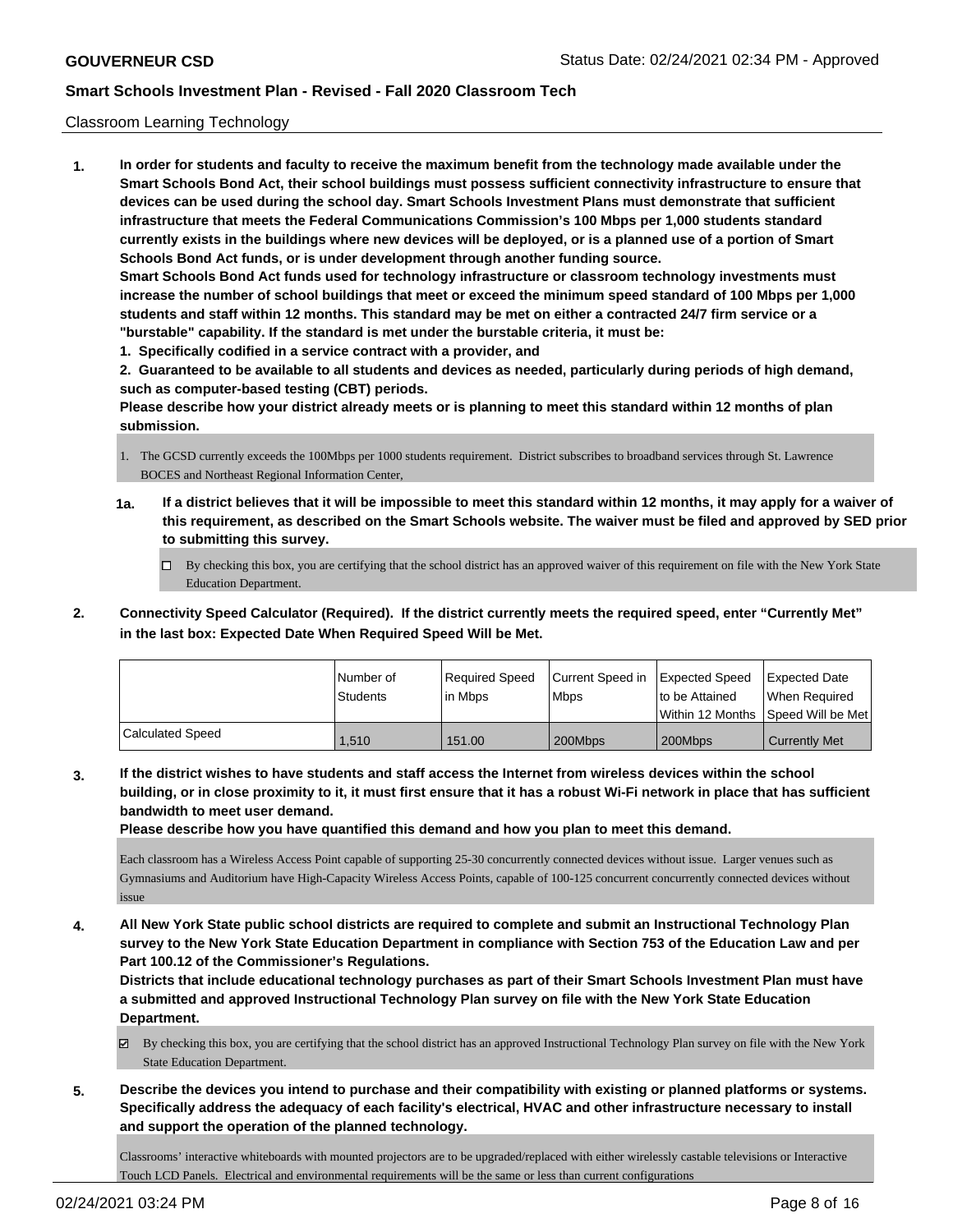## Classroom Learning Technology

- **6. Describe how the proposed technology purchases will:**
	- **> enhance differentiated instruction;**
	- **> expand student learning inside and outside the classroom;**
	- **> benefit students with disabilities and English language learners; and**
	- **> contribute to the reduction of other learning gaps that have been identified within the district.**

**The expectation is that districts will place a priority on addressing the needs of students who struggle to succeed in a rigorous curriculum. Responses in this section should specifically address this concern and align with the district's Instructional Technology Plan (in particular Question 2 of E. Curriculum and Instruction: "Does the district's instructional technology plan address the needs of students with disabilities to ensure equitable access to instruction, materials and assessments?" and Question 3 of the same section: "Does the district's instructional technology plan address the provision of assistive technology specifically for students with disabilities to ensure access to and participation in the general curriculum?")**

**In addition, describe how the district ensures equitable access to instruction, materials and assessments and participation in the general curriculum for both SWD and English Language Learners/Multilingual Learners (ELL/MLL) students.**

Wirelessly castable televisions allow for demonstration of student work from their district issued 1:1 Chromebook devices.

In the case of students with movement or walking disabilities they are no longer required to walk to the board at the front of the classroom. The instructor can designate their chromebook for casting to the interactive display.

Additionally the Interactive Touch Panels allow students with learning disabilities to peer review, collaborate, and visually participate via Google Classroom with immediate feedback with no embarassment or ostracization that can occur in a traditional learning environment. Students who use Google can also benefit from extended learning time. While it has no relation to the interactive display, the suite of tools that we are using above also allows a student to reach out to other students or the instructor outside of class times. They will no longer be limited to a traditional 45 minute learning time. From study halls, lunch, or even after school hours. The teacher may not be able to respond immediately, but the student and the teacher can identify an issue and address it in a timely fashion.

ESL or ELL students can take advantage of the Speech to text capacity of Google and the translation capacity also available from Google. LCD Touch panels also allow same student demonstration wireless capabilities of the castable televisions. One of the challenges of using a person to translate for an ESL/ELL student is the availability of that service. Too often the student has to wait until after class or even the next day for someone to translate for them. Google has a built in translation tool. During a learning experience the instructor can translate from english to native language on the interactive touch screeen and then from native language back to english.

## **7. Where appropriate, describe how the proposed technology purchases will enhance ongoing communication with parents and other stakeholders and help the district facilitate technology-based regional partnerships, including distance learning and other efforts.**

- 1. The district plans to continue its use of communication technologies to reach out to students, staff, parents and community members. Teachers, administrators, and district office personnel routinely create publications for the community showcasing student/employee work or accomplishments, upcoming events, district initiatives, and announcements. Information may be found through the following resources:
- District Website
- District Bulletins
- Classroom Newsletters
- Technology Plan
- Building Announcements
- Events Calendar
- Video Streaming of Events
- Social Media

The improved wireless Display Technologies will allow for improved classroom instruction and student-to-class demonstration of lesson understanding.

Digital presentation and demonstration of lessons, both interactive and static, promotes networking and sharing with outside entities to research and explore new ways of using technology to improve education. This can include entities such as BOCES, NERIC, other districts, colleges and universities, and other sources (consultants, trainers, etc.).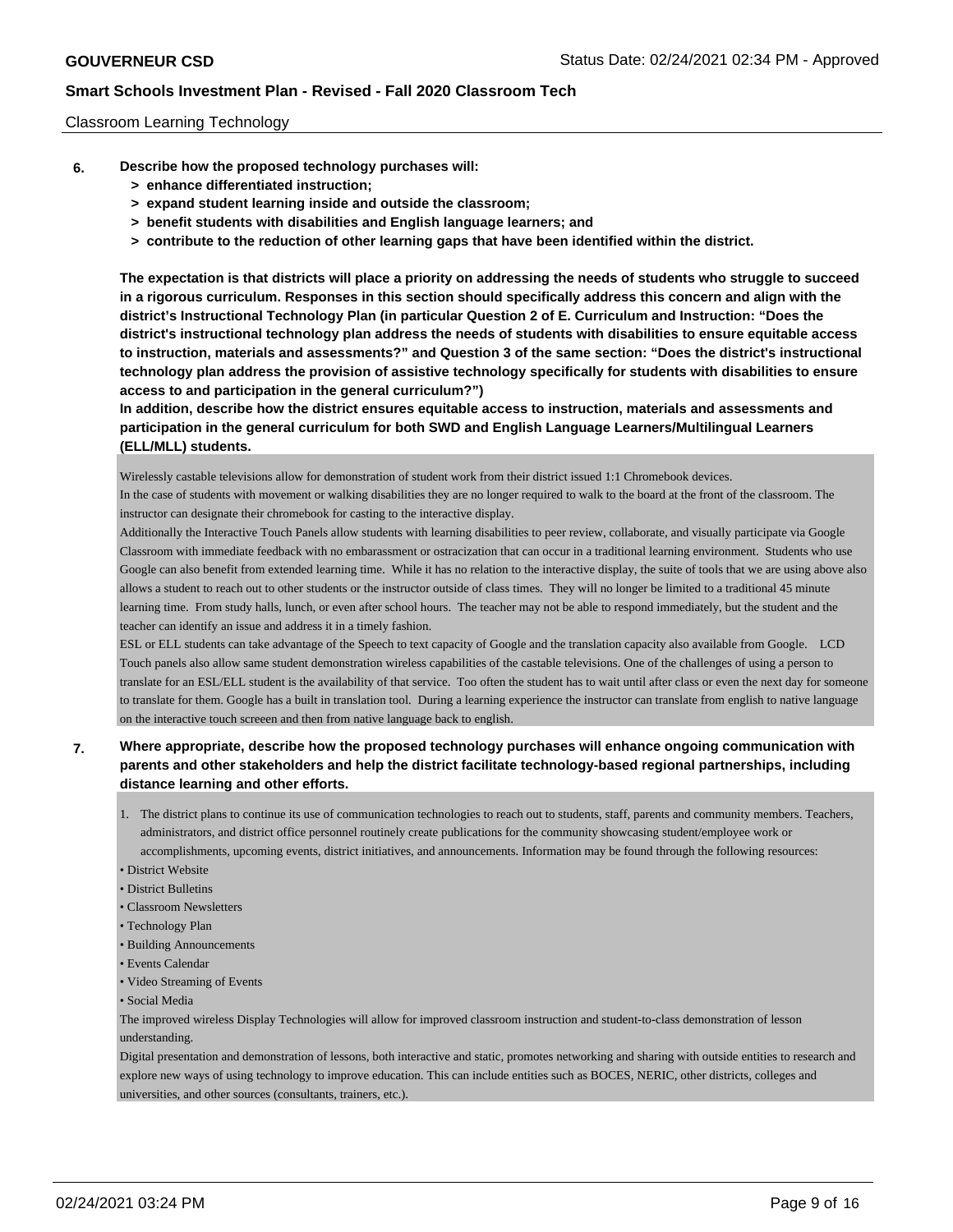#### Classroom Learning Technology

**8. Describe the district's plan to provide professional development to ensure that administrators, teachers and staff can employ the technology purchased to enhance instruction successfully.**

**Note: This response should be aligned and expanded upon in accordance with your district's response to Question 1 of F. Professional Development of your Instructional Technology Plan: "Please provide a summary of professional development offered to teachers and staff, for the time period covered by this plan, to support technology to enhance teaching and learning. Please include topics, audience and method of delivery within your summary."**

1. Professional development is a critical component of the District's Instructional Technology Plan and Smart Schools Investment Plan. A wide range of professional development opportunities are available throughout the year for teachers, teaching assistants, and administrators. We will continue to offer these opportunities with the help of our Professional Development Committee, our Technology Committee, and our Instructional Technology Integration Specialist.

The Gouverneur Central School District has a Professional Development Committee that, among its many duties, conducts a survey of instructional staff annually on professional development needs. Helping students to achieve the New York Learning Standards is the goal for all staff development. The Technology Committee coordinates with and through the Professional Development Committee when recommending any specific technology training.

The district has hired an Instructional Technology Integration Specialist to assist instructional staff to evaluate, select, and implement technology to improve instructional effectiveness for students. This is a more hands-on approach to provide technology training to instructional staff in a variety of settings (group sessions, one-on-one, etc.).

Our Instructional Technology Integration Specialist has offered many sessions throughout the school year which have focused on Chromebooks, Google Apps for Education, assistive technology, Google Classroom, iPad integration, collaborative technology resources, and formative assessments using technology, just to name a few. These professional development opportunities were open to all teachers, administrators, and staff. Most of the professional development occurred through face-to-face workshops, or in one-on-one meetings, but some has taken place through instructional videos. Our Instructional Technology Integration Specialist is also available on a daily basis to meet one-on-one with teachers and staff. A Google Calendar has been created for individuals who would like to schedule a time to meet with her.

Our Instructional Technology Integration Specialist is also offering several summer sessions that focus on Google Apps for Education, Chromebooks, iPads, and Google Classroom.

- **9. Districts must contact one of the SUNY/CUNY teacher preparation programs listed on the document on the left side of the page that supplies the largest number of the district's new teachers to request advice on innovative uses and best practices at the intersection of pedagogy and educational technology.**
	- By checking this box, you certify that you have contacted the SUNY/CUNY teacher preparation program that supplies the largest number of your new teachers to request advice on these issues.
	- **9a. Please enter the name of the SUNY or CUNY Institution that you contacted.**

SUNY Potsdam

**9b. Enter the primary Institution phone number.**

#### 315-276-2000

**9c. Enter the name of the contact person with whom you consulted and/or will be collaborating with on innovative uses of technology and best practices.**

Amy J. Guiney

**10. To ensure the sustainability of technology purchases made with Smart Schools funds, districts must demonstrate a long-term plan to maintain and replace technology purchases supported by Smart Schools Bond Act funds. This sustainability plan shall demonstrate a district's capacity to support recurring costs of use that are ineligible for Smart Schools Bond Act funding such as device maintenance, technical support, Internet and wireless fees, maintenance of hotspots, staff professional development, building maintenance and the replacement of incidental items. Further, such a sustainability plan shall include a long-term plan for the replacement of purchased devices and equipment at the end of their useful life with other funding sources.**

By checking this box, you certify that the district has a sustainability plan as described above.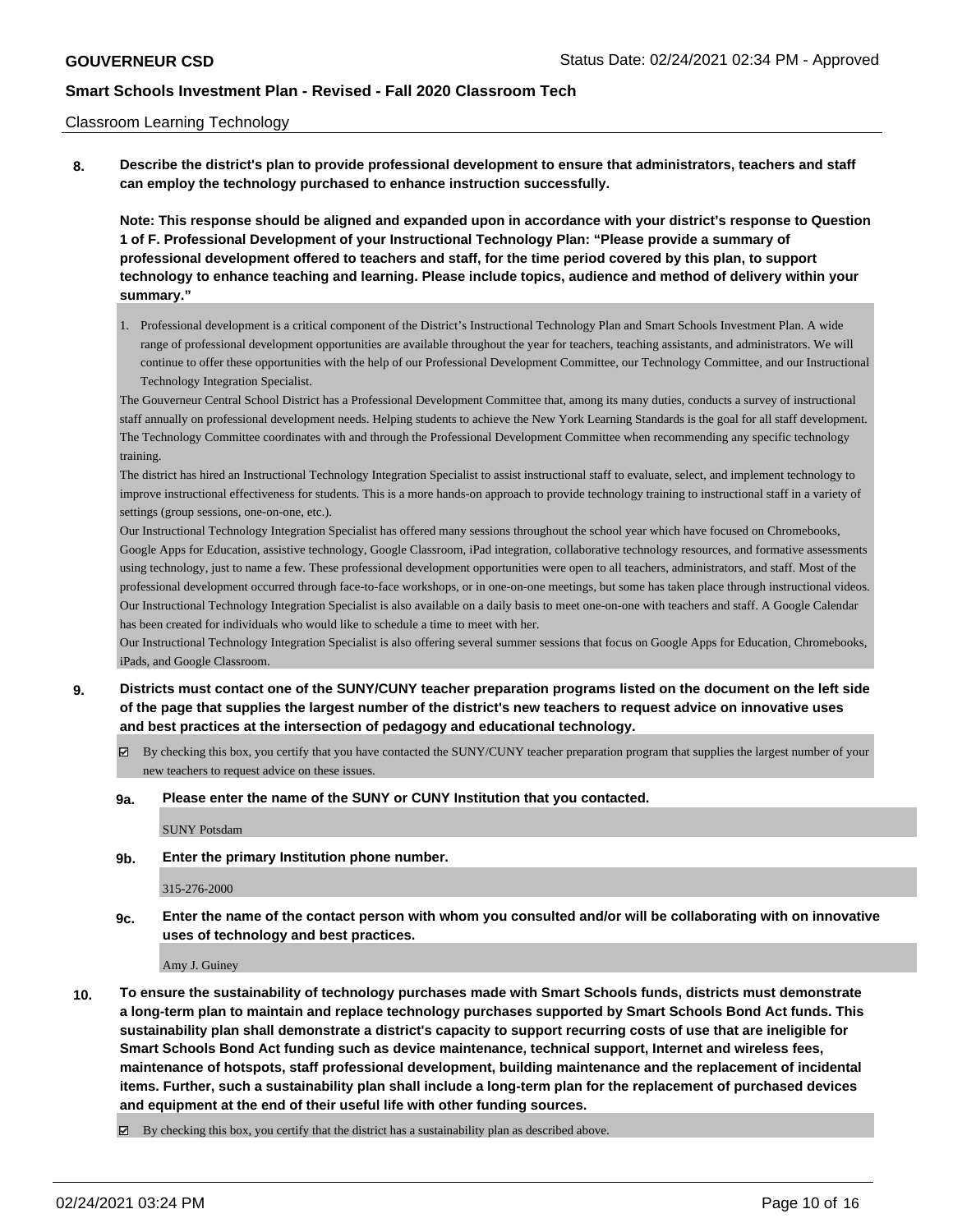### Classroom Learning Technology

**11. Districts must ensure that devices purchased with Smart Schools Bond funds will be distributed, prepared for use, maintained and supported appropriately. Districts must maintain detailed device inventories in accordance with generally accepted accounting principles.**

By checking this box, you certify that the district has a distribution and inventory management plan and system in place.

## **12. Please detail the type, quantity, per unit cost and total cost of the eligible items under each sub-category.**

| Select the allowable expenditure | I Item to be Purchased              | Quantity | Cost per Item | <b>Total Cost</b> |
|----------------------------------|-------------------------------------|----------|---------------|-------------------|
| type.                            |                                     |          |               |                   |
| Repeat to add another item under |                                     |          |               |                   |
| each type.                       |                                     |          |               |                   |
| Interactive Whiteboards          | <b>LCD Touch Panels</b>             | 48       | 4.700.00      | 225.600.00        |
| Interactive Whiteboards          | <b>SmartCast Displays</b>           | 24       | 1.000.00      | 24,000.00         |
| <b>Desktop Computers</b>         | <b>Desktop Computers</b>            | 72       | 1,000.00      | 72,000.00         |
| <b>Other Costs</b>               | HDMI, USB, and audio Cables for the | 1        | 9.600.00      | 9.600.00          |
|                                  | l installation of LCD Touch Panels  |          |               |                   |
|                                  |                                     | 145      | 16,300.00     | 331,200           |

### **13. Final 2014-15 BEDS Enrollment to calculate Nonpublic Sharing Requirement (no changes allowed.)**

|            | Public Enrollment | <b>Nonpublic Enrollment</b> | <b>Total Enrollment</b> | Nonpublic<br>l Percentage |
|------------|-------------------|-----------------------------|-------------------------|---------------------------|
| Enrollment | .576              | 88                          | 1.664.00                | 5.29                      |

## **14. If you are submitting an allocation for Classroom Learning Technology complete this table.**

| Estimated Total Public and<br>Nonpublic Sub-Allocation |
|--------------------------------------------------------|
|                                                        |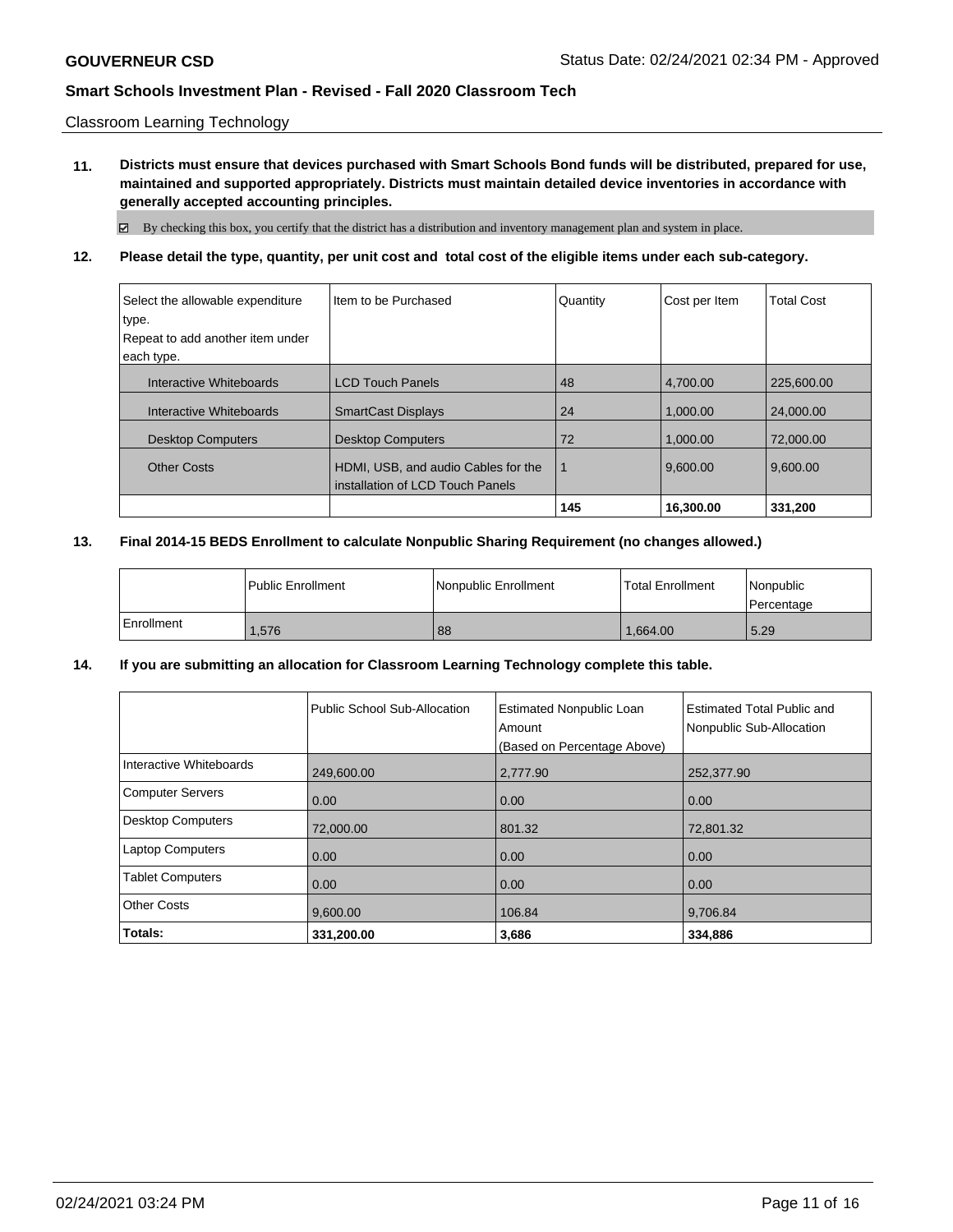### Pre-Kindergarten Classrooms

**1. Provide information regarding how and where the district is currently serving pre-kindergarten students and justify the need for additional space with enrollment projections over 3 years.**

(No Response)

- **2. Describe the district's plan to construct, enhance or modernize education facilities to accommodate prekindergarten programs. Such plans must include:**
	- **Specific descriptions of what the district intends to do to each space;**
	- **An affirmation that new pre-kindergarten classrooms will contain a minimum of 900 square feet per classroom;**
	- **The number of classrooms involved;**
	- **The approximate construction costs per classroom; and**
	- **Confirmation that the space is district-owned or has a long-term lease that exceeds the probable useful life of the improvements.**

(No Response)

**3. Smart Schools Bond Act funds may only be used for capital construction costs. Describe the type and amount of additional funds that will be required to support ineligible ongoing costs (e.g. instruction, supplies) associated with any additional pre-kindergarten classrooms that the district plans to add.**

(No Response)

**4. All plans and specifications for the erection, repair, enlargement or remodeling of school buildings in any public school district in the State must be reviewed and approved by the Commissioner. Districts that plan capital projects using their Smart Schools Bond Act funds will undergo a Preliminary Review Process by the Office of Facilities Planning.**

**Please indicate on a separate row each project number given to you by the Office of Facilities Planning.**

| Project Number |  |
|----------------|--|
| (No Response)  |  |
|                |  |

**5. Please detail the type, quantity, per unit cost and total cost of the eligible items under each sub-category.**

| Select the allowable expenditure | Item to be purchased | Quantity      | Cost per Item | <b>Total Cost</b> |
|----------------------------------|----------------------|---------------|---------------|-------------------|
| type.                            |                      |               |               |                   |
| Repeat to add another item under |                      |               |               |                   |
| each type.                       |                      |               |               |                   |
| (No Response)                    | (No Response)        | (No Response) | (No Response) | 0.00              |
|                                  |                      | U             | 0.00          |                   |

**6. If you have made an allocation for Pre-Kindergarten Classrooms, complete this table. Note that the calculated Total at the bottom of the table must equal the Total allocation for this category that you entered in the SSIP Overview overall budget.**

|                                          | Sub-Allocation |
|------------------------------------------|----------------|
| Construct Pre-K Classrooms               | (No Response)  |
| Enhance/Modernize Educational Facilities | (No Response)  |
| <b>Other Costs</b>                       | (No Response)  |
| Totals:                                  | 0.00           |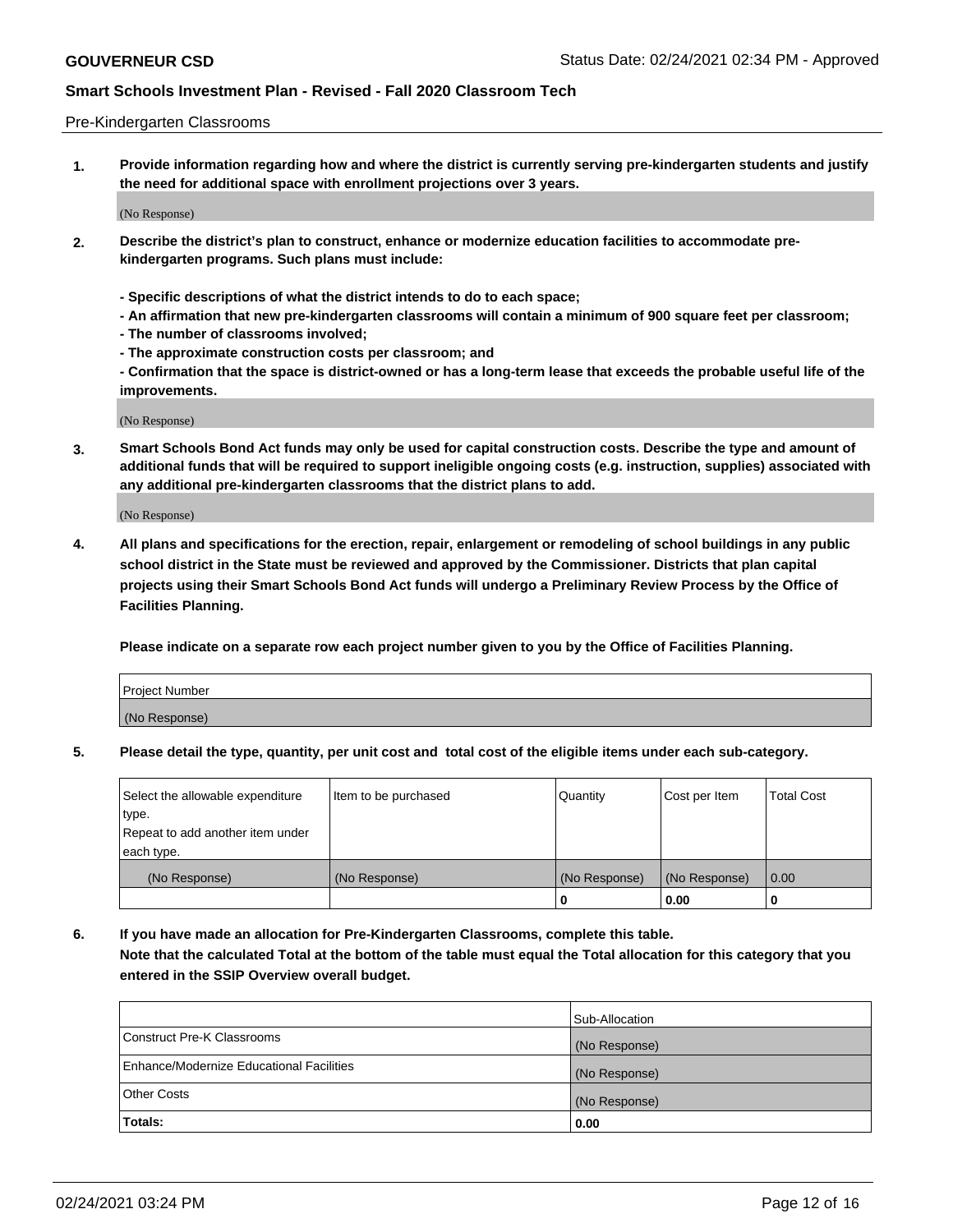Replace Transportable Classrooms

**1. Describe the district's plan to construct, enhance or modernize education facilities to provide high-quality instructional space by replacing transportable classrooms.**

(No Response)

**2. All plans and specifications for the erection, repair, enlargement or remodeling of school buildings in any public school district in the State must be reviewed and approved by the Commissioner. Districts that plan capital projects using their Smart Schools Bond Act funds will undergo a Preliminary Review Process by the Office of Facilities Planning.**

**Please indicate on a separate row each project number given to you by the Office of Facilities Planning.**

| Project Number |  |
|----------------|--|
|                |  |
|                |  |
|                |  |
|                |  |
| (No Response)  |  |
|                |  |
|                |  |
|                |  |

**3. For large projects that seek to blend Smart Schools Bond Act dollars with other funds, please note that Smart Schools Bond Act funds can be allocated on a pro rata basis depending on the number of new classrooms built that directly replace transportable classroom units.**

**If a district seeks to blend Smart Schools Bond Act dollars with other funds describe below what other funds are being used and what portion of the money will be Smart Schools Bond Act funds.**

(No Response)

**4. Please detail the type, quantity, per unit cost and total cost of the eligible items under each sub-category.**

| Select the allowable expenditure | Item to be purchased | Quantity      | Cost per Item | Total Cost |
|----------------------------------|----------------------|---------------|---------------|------------|
| ∣type.                           |                      |               |               |            |
| Repeat to add another item under |                      |               |               |            |
| each type.                       |                      |               |               |            |
| (No Response)                    | (No Response)        | (No Response) | (No Response) | 0.00       |
|                                  |                      | u             | 0.00          |            |

**5. If you have made an allocation for Replace Transportable Classrooms, complete this table. Note that the calculated Total at the bottom of the table must equal the Total allocation for this category that you entered in the SSIP Overview overall budget.**

|                                                | Sub-Allocation |
|------------------------------------------------|----------------|
| Construct New Instructional Space              | (No Response)  |
| Enhance/Modernize Existing Instructional Space | (No Response)  |
| Other Costs                                    | (No Response)  |
| Totals:                                        | 0.00           |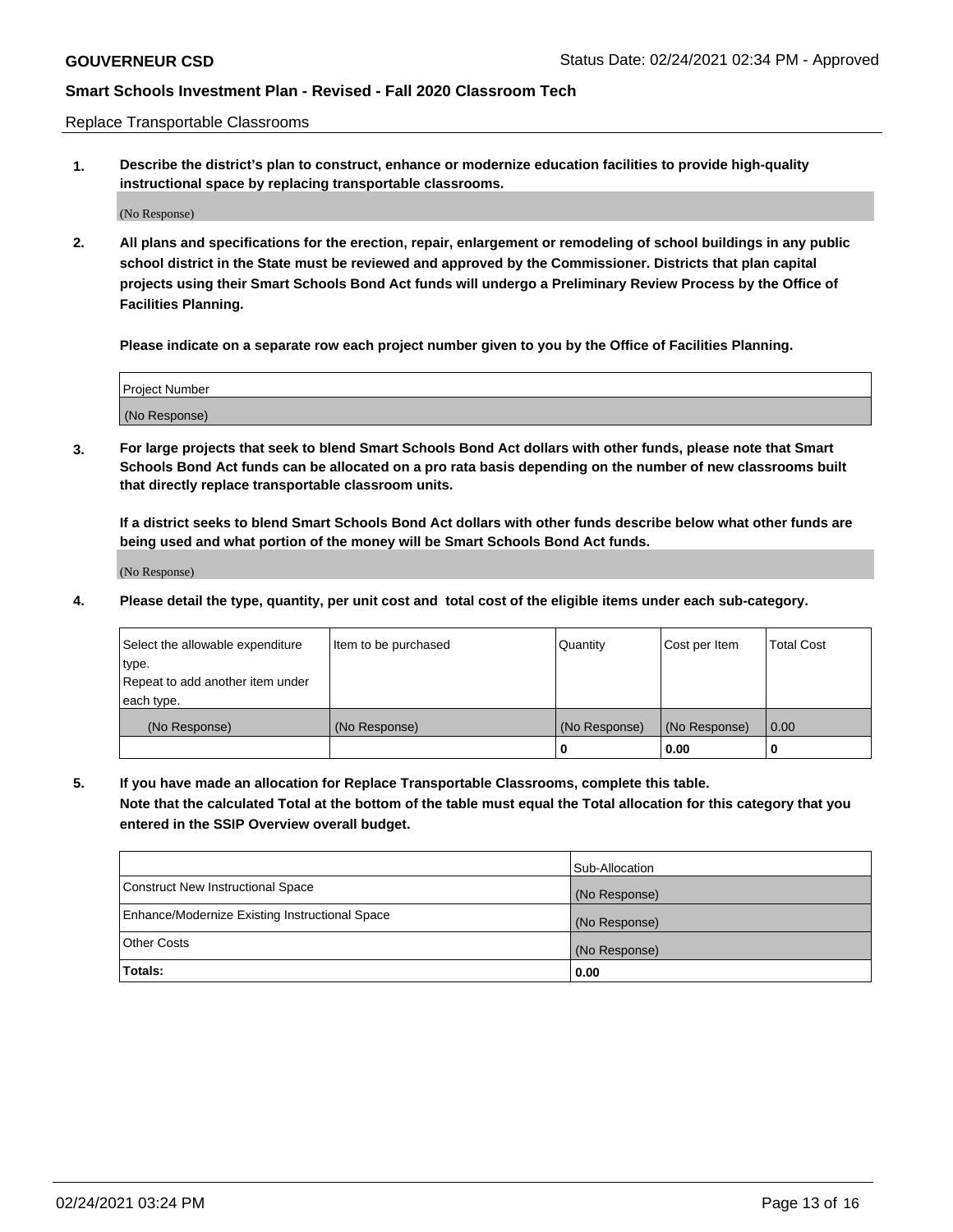High-Tech Security Features

**1. Describe how you intend to use Smart Schools Bond Act funds to install high-tech security features in school buildings and on school campuses.**

(No Response)

**2. All plans and specifications for the erection, repair, enlargement or remodeling of school buildings in any public school district in the State must be reviewed and approved by the Commissioner. Smart Schools plans with any expenditures in the High-Tech Security category require a project number from the Office of Facilities Planning. Districts must submit an SSBA LOI and receive project numbers prior to submitting the SSIP. As indicated on the LOI, some projects may be eligible for a streamlined review and will not require a building permit. Please indicate on a separate row each project number given to you by the Office of Facilities Planning.**

| <b>Project Number</b>                                  |  |
|--------------------------------------------------------|--|
| MN<br>$\sim$ $\sim$ $\sim$ $\sim$ $\sim$ $\sim$ $\sim$ |  |

- **3. Was your project deemed eligible for streamlined Review?**
	- Yes
	- $\hfill \square$  No
- **4. Include the name and license number of the architect or engineer of record.**

| <b>Name</b>   | License Number |
|---------------|----------------|
| (No Response) | (No Response)  |

**5. Please detail the type, quantity, per unit cost and total cost of the eligible items under each sub-category.**

| Select the allowable expenditure | Item to be purchased | Quantity      | Cost per Item | <b>Total Cost</b> |
|----------------------------------|----------------------|---------------|---------------|-------------------|
| type.                            |                      |               |               |                   |
| Repeat to add another item under |                      |               |               |                   |
| each type.                       |                      |               |               |                   |
| (No Response)                    | (No Response)        | (No Response) | (No Response) | 0.00              |
|                                  |                      | 0             | 0.00          |                   |

**6. If you have made an allocation for High-Tech Security Features, complete this table.**

**Enter each Sub-category Public Allocation based on the the expenditures listed in Table #5.**

|                                                      | Sub-Allocation |
|------------------------------------------------------|----------------|
| Capital-Intensive Security Project (Standard Review) | (No Response)  |
| <b>Electronic Security System</b>                    | (No Response)  |
| <b>Entry Control System</b>                          | (No Response)  |
| Approved Door Hardening Project                      | (No Response)  |
| <b>Other Costs</b>                                   | (No Response)  |
| Totals:                                              | 0.00           |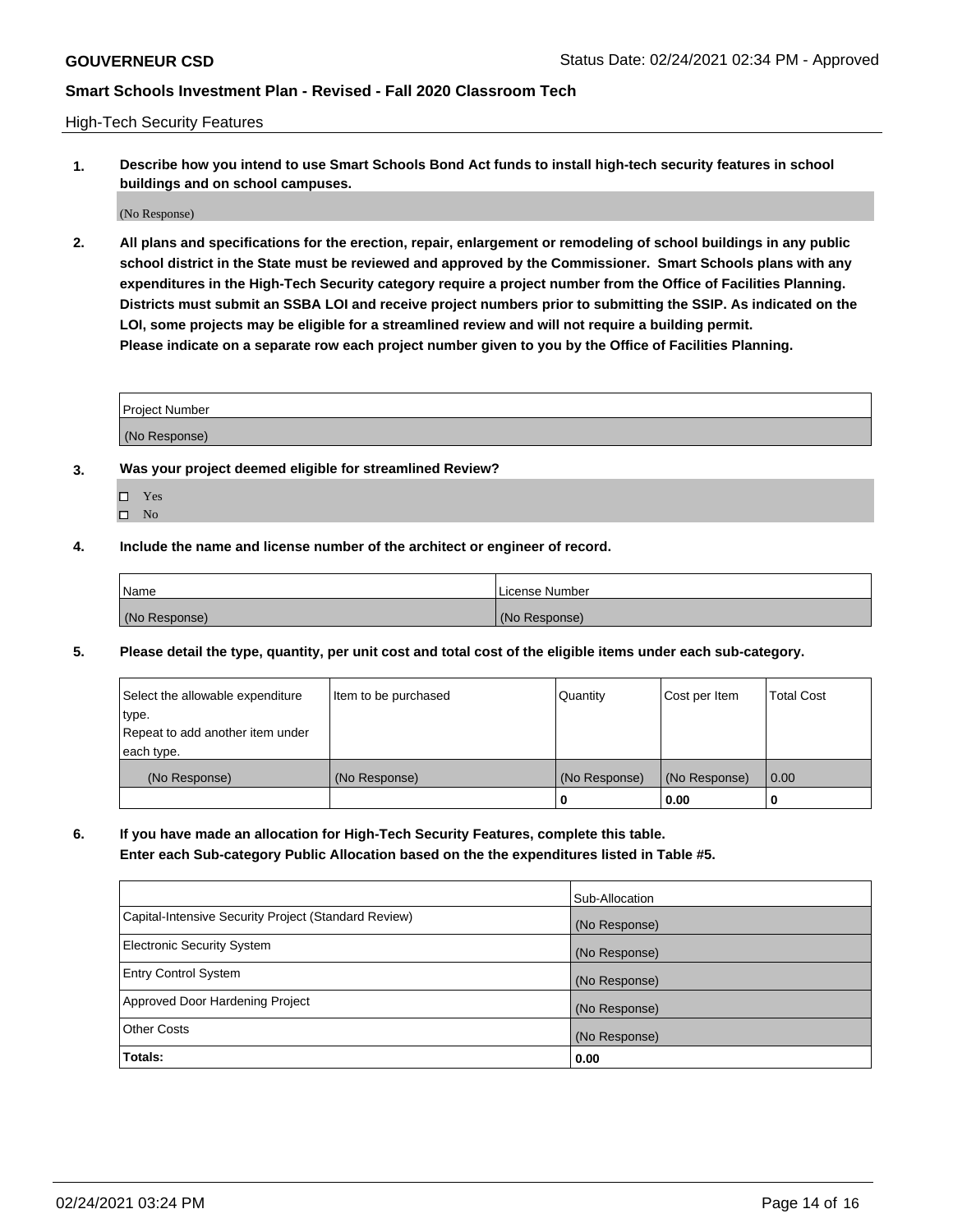Non-Public Schools

# **1. Describe your plan to utilize SSBA funds to purchase devices and loan to the nonpublic schools within your district. Please specify what devices have been requested by the nonpublic schools. If the nonpublic schools have not finalized requests, the district should provide the date nonpublic schools will submit the request by.**

Gourverneur Central School has a long history of working collaboratively with our Non-public partners. On previous applications we have collaborated and included those students in our application process. The students at St. James are our neighbors and we are prepared to share with those students their allocation. Unfortunately, due to the extended closure and restrictions on visitations during the pandemic, we were unable to meet with the leadership of St. James in a timely fashion before submission. We are reserving their share of the funds and hope to facilitate a meeting with St. James school administration soon. At that time they will identify their needs for these funds.

**2. A final Smart Schools Investment Plan cannot be approved until school authorities have adopted regulations specifying the date by which requests from nonpublic schools for the purchase and loan of Smart Schools Bond Act classroom technology must be received by the district.**

By checking this box, you certify that you have such a plan and associated regulations in place that have been made public.

**2a. Please enter the date each year nonpublic schools must request loanable items from the school district. This date cannot be earlier than June 1 of the previous school year.**

July 1

## **3. Final 2014-15 BEDS Enrollment to calculate Nonpublic Sharing Requirement (no changes allowed.)**

|            | Public Enrollment | Nonpublic Enrollment | Total Enrollment | I Nonpublic Percentage |
|------------|-------------------|----------------------|------------------|------------------------|
| Enrollment | .576              | 88                   | 1.664.00         | 5.29                   |

## **4. Nonpublic Loan Calculator**

|                                                         | Loanable       | Loanable   | Additional       | Estimated | Previously | l Cumulative | Final Per  | Final Total |
|---------------------------------------------------------|----------------|------------|------------------|-----------|------------|--------------|------------|-------------|
|                                                         | School         | Classroom  | Nonpublic        | Per Pupil | Approved   | Per Pupil    | Pupil Loan | Loan        |
|                                                         | l Connectivity | Technology | Loan             | Amount -  | Per Pupil  | l Loan       | Amount -   | Amount -    |
|                                                         |                |            | (Optional)       | This Plan | Amount(s)  | Amount       | This Plan  | This Plan   |
| Required Nonpublic 0.00<br>Loan                         |                | 334.886.06 |                  | 210.15    | 208.11     | 250.00       | 41.89      | 3.686.06    |
| Final Adjusted Loan<br> - (If additional loan<br>funds) | 0.00           | 334,886.06 | (No<br>Response) | 210.15    | 208.11     | 250.00       | 41.89      | 3.686.06    |

## **5. Nonpublic Share**

|                                          | Final Per Pupil Amount<br>Final Nonpublic Loan Amount |           |  |  |
|------------------------------------------|-------------------------------------------------------|-----------|--|--|
| Pending and Previously<br>Approved Plans | 208.11                                                | 18.313.94 |  |  |
| 'This Plan                               | 41.89                                                 | 3.686.06  |  |  |
| Total                                    | 250.00                                                | 22,000.00 |  |  |

## **6. Distribution of Nonpublic Loan Amount by School**

| l Nonpublic School Name | 2018-19 K-12 Enrollment | Special Ed School? If Yes, not eligible |
|-------------------------|-------------------------|-----------------------------------------|
| <b>ST JAMES SCHOOL</b>  | 66                      | N0                                      |

**7. Please detail the type, quantity and per unit cost of the eligible items under each sub-category.**